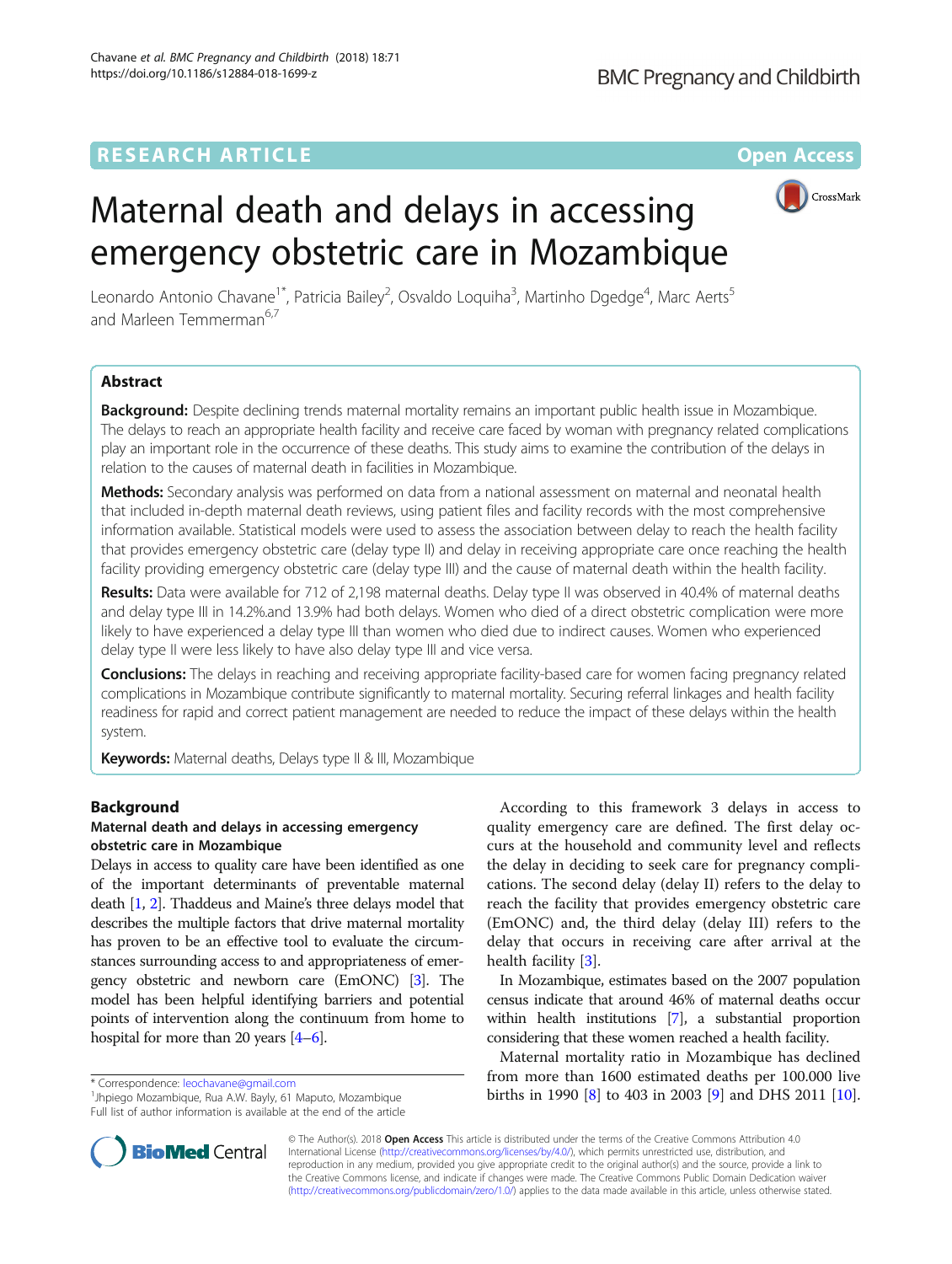Despite considerable reduction over time, the latest estimations available show that the ratio still is very high, even when compared with the neighboring countries [\[2](#page-6-0)].

Several factors have been identified at the health care facility level that interfere with the readiness to deal adequately with obstetric emergencies. Knight described six groups of factors, namely drugs and equipment, policy and guidelines, human resources, facility infrastructure, patient-related and referral-related aspects [\[11](#page-6-0)].

A near miss study, an approach to evaluate maternal quality of care and learning from women that survived severe maternal complications [[12,](#page-6-0) [13](#page-6-0)] covered 564 survival women and 71 maternal deaths, conducted in Mozambique's Maputo Province, found delay II in 21.3% and delay III in 69.7% (women could experience multiple delays [\[14](#page-6-0)]. In some cases these delays followed the woman's path throughout the referral system from admission to a peripheral health facility and then on to the referral facility [\[14](#page-6-0)].

With this paper we aim to examine the relationship between the cause of maternal death and delays II and III.

# Methods

## Study setting

Mozambique is a low income country located in the Sub-Saharan Africa region with an estimated population of 26.4 million in 2016, based on projections of the 2007 population census. The public sector is the main provider of health care services [[15\]](#page-6-0). Childbirth services are provided throughout 4 levels of care. At peripheral level services are available in the smallest type 2 health centers, with 1 MCH nurse as provider and 3 maternity beds. The different layers of care are connected by a network referral system based on ambulances managed at the referral health facilities. Usually a health facility covering an average population of 300.000 inhabitants has 1 to 2 ambulances to serve a network of 10 to 15 health facilities. In the district capitals maternity services are available in large type 1 health centers, with more than 10 maternity beds; at this level the staff include at least 3 MCH nurses and in some facilities, a general practitioner physician. The District, Provincial, General and Central hospitals are more complex facilities with different specialties, wards and operating rooms. Health centers type 1 and 2 should have capacity to offer Basic Emergency Obstetric Care (BEmOC). According to the Annual Joint Assessment Report in 2012, in average 2.3 health facilities were available with BEmOC services per 500 thousand inhabitants. When needed, the health centers refer patients to hospitals with capacity to offer Comprehensive Emergency Obstetric Care (CEmOC).

This paper draws on secondary data analyses of a large health facility needs assessment on maternal and neonatal health care services, which included 427 health facilities nationwide. The sample was designed to be representative

of the mix of the health facilities at national and provincial levels. Data collection was done between November 2007 and January 2008 by health providers previously trained to undertake this task. Service statistics were collected from registers and logbooks and covered a period of 12 months, from November 2006 to October 2007.

The national survey identified a total of 2,198 maternal deaths in the 427 health facilities out of 312,537 deliveries, corresponding to an estimated facility based maternal mortality ratio of 703 deaths per 100.000 deliveries. At each facility, a detailed maternal death review was conducted if the patient's records were available. A maternal death review was completed for 712 maternal deaths for which there was sufficient information in the files. Prior to data entry, these were reviewed by a committee of experts composed of 6 ObGyn Medical doctors. The committee reviewed the circumstances of death to determine: 1) the final cause of death, 2) if evidence existed to suggest that the woman experienced a delay in arriving at the health facility providing emergency obstetric care services (delay II). Women that faced delay in the referral process reaching the second health facility was considered as delay II. and 3) if evidence suggested a delay in receiving adequate health care services after reaching the health facility with emergency obstetric care services (delay III).

For each maternal death, the time of arrival at the initial health facility was collected as well as the time of treatment initiation, time of arrival at the referral (second) facility and time of death. The delay was defined based on assessment of each woman's individual story since her arrival at the initial health facility. This included the combination of the clinical status on admission in the health facility, and the time taken for action at peripheral and referral facilities. Women presenting life threatening condition at admission of ether initial facility or at the referral facility were considered facing delay type II. In all these steps the quality of care was assessed relating the decision (diagnosis and or to refer to next level of care) and the treatment prescribed and or initiated. The 712 maternal deaths were found in 93 of the 427 facilities included in the survey, including health centers and hospitals, located in rural and urban areas of the 11 provinces of Mozambique. Approval from the Mozambican national bioethical committee was received before starting the survey implementation.

#### Statistical analysis

Data were analyzed using the SAS-STAT software, version 9.4. A bivariate binary mixed effects model was applied to examine if and how the probability for delay type II and delay type III depends on the main cause of maternal death and other risk factors and covariates, while accounting for the correlation between both types of delay. Specifically, as in Wilson and Lorenz (2015)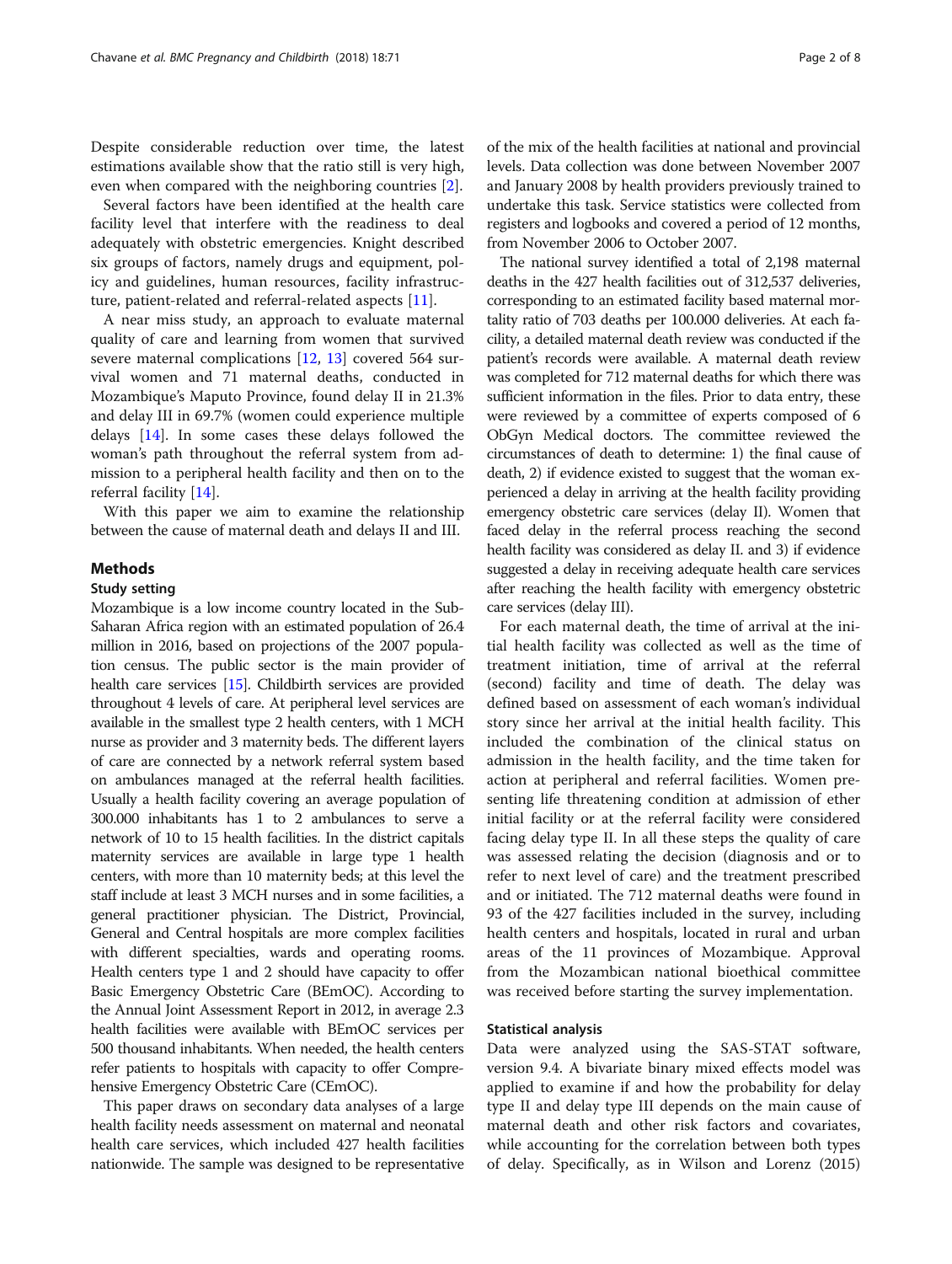[[16\]](#page-6-0), we used one logistic regression model for each outcome variable (delay type II and III), both models consisting of fixed effects related to observed covariates and a random intercept related to unobserved effects affecting both delay types specific to each woman.

The advantage of such model specification is that it allows the logistic regressions to be modelled simultaneously, for which, conditional on the latent variable, delay type II and III were assumed as independent outcomes. This allows the estimation of the correlation between the outcomes while also controlling for the main cause of death and other observed covariates such as age, parity, referrals, type of health facility and availability of human resources. The potential covariates were selected for the final model using logistic regression for each outcome separately in a backwards selection procedure with removal rob of 0.2. The initial model didn't include any interaction between the risk factors.

Inference was based on 95% confidence intervals and p-values for odds ratio estimates, and these were only valid if the missing data mechanism was known to be missing completely at random, (MCAR) [[17](#page-6-0), [18\]](#page-6-0). About 13% of cases with missing data for either outcome were excluded from the analysis (see Table [1](#page-3-0) for more details), and considered to be MCAR, since being missing was not related to any covariate investigated in this study. The latter was based on a logistic regression model on the missing indicator for both delay types (results not shown), for which no significant association was found between the missing indicator and the covariates [[17\]](#page-6-0).

# Results

Table [1](#page-3-0) below presents the women's demographic characteristics, previous obstetric history, facility characteristics, timing and cause of death (direct or indirect). Also this table presents the distribution of proportion of delays within the selected characteristics.

Most women (62.1%) were between 20 and 34 years old at the time of their death. The median age was 25 years and only 18.4% were nulliparous. Most women arrived at the health facility with an obstetric complication (78.4%), and 53.1% were referred from another health facility. Delay II (reaching the health facility where she died) was observed in 40.4% of deaths and delay III (receiving treatment after arrival at the health facility) was registered in 14.2% of cases, 13.9 faced the both type of delays and in 18.5% of cases no evidence of delay was identified. Direct obstetric complications were registered as the main cause of death for most cases (73.7%).

Around 10% of women developed complications after admission in the health facilities. Out of this group, 53% of deaths occurred at the tertiary hospitals while 35% at the health Centers and 12% at the Central Hospitals. The main causes of death in this group were post-

partum hemorrhage which accounted for 28% followed by uterine rupture responsible of 14% of deaths. Uterine rupture was the first cause at the health centers level.

Table [2](#page-4-0) summarizes the causes of death in relation to the type of delay. Amongst the direct causes of death, hemorrhage was observed in 60.6% of cases, followed by sepsis in 20.8%, while HIV/AIDS was frequent amongst the indirect causes, observed in 40.6% of the cases.

Around 40.4% of women suffered delay type II but not delay type III, 13.9% experienced both delay type II and type III and 18.5% did not experienced any type of delay at the referral facility.

The modelling results in Table [3](#page-4-0) show a significant association between the main cause of death and delay type III after controlling for other risk factors. Pregnant women who died of a direct pregnancy complication were twice more likely to have experienced a delay type III than pregnant women who died due to indirect causes. However, no significant association between delay type II and cause of death was observed.

Experience of delay type II was strongly and positively associated with having been referred due to complications, and with care-seeking at central hospitals compared to seeking care at a health center. The odds of delay type II among women who were referred were roughly two times that of women not referred.

A negative correlation was estimated between the probability of experiencing both delays type II and III. Delay type III is less likely to occur in a woman who experienced delay type II and vice-versa. A test on the overall effect of risk factors based on contrasts between model parameters showed that the significant effects on Table [3](#page-4-0) were different between Delay II and Delay III.

# **Discussion**

This study evaluated the associations between two types of delays for a women experiencing pregnancy complications and the cause of death: delays type II, reaching a facility with capacity to manage pregnancy related complications and delays type III, delay in receiving appropriate treatment. This study focused on type II and III delays and therefore only provided the analysis of the deaths that occurred within health facilities.

The second delay was shown to be more frequent in this setting when compared with the third delay regardless of cause of death (direct or indirect). It was observed in more than 60% of women who died. The delay type II has been described in other studies  $[18–20]$  $[18–20]$  $[18–20]$  $[18–20]$ . Patient referral from a peripheral facility was strongly associated with the delay type II. This finding suggests that part of the delay in reaching the appropriate facility to treat the complication may occur at the peripheral health facility. At these facilities we often find junior and less qualified staff with critical limitations with regard to decision-making (diagnosis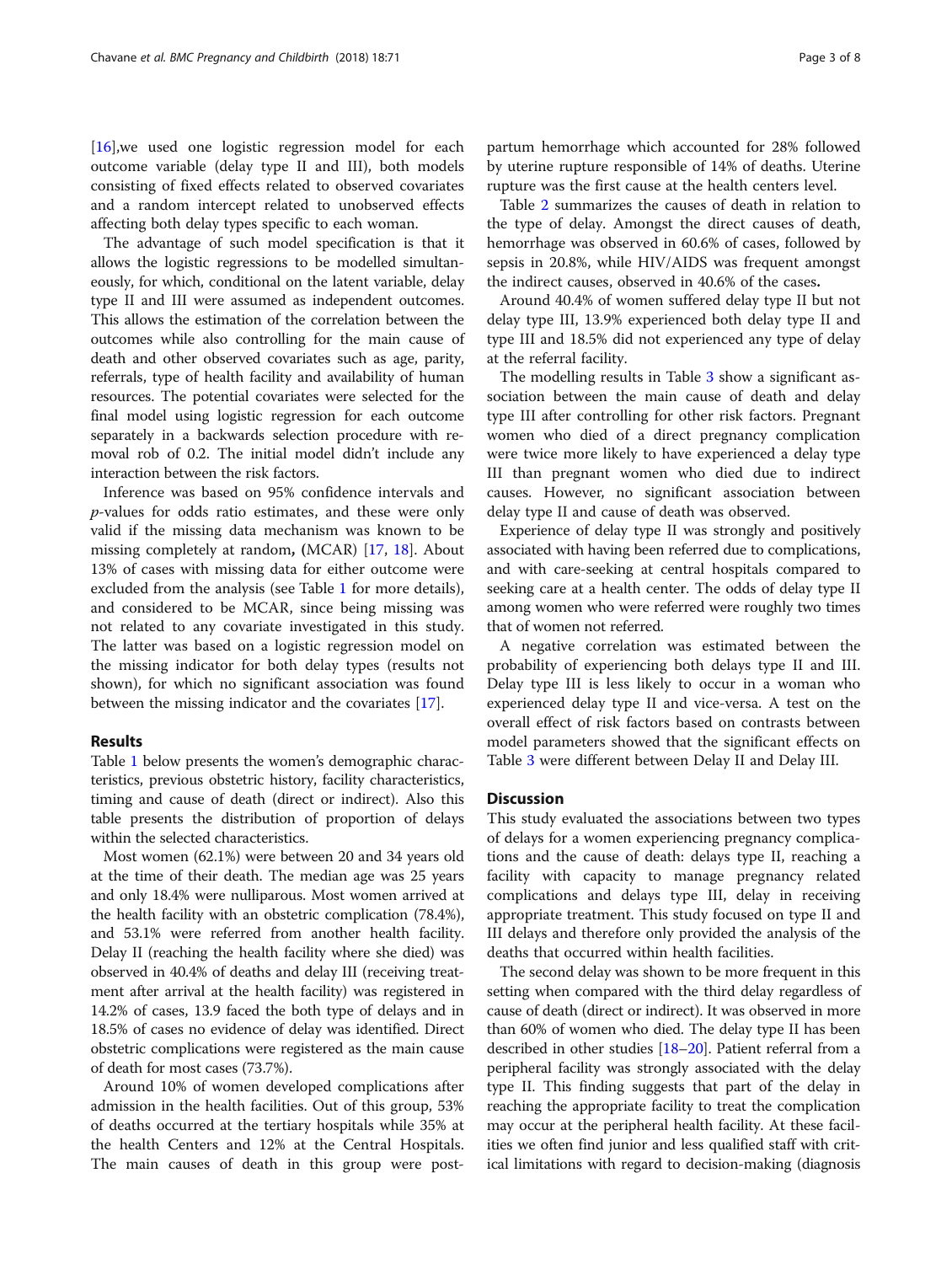<span id="page-3-0"></span>

| Table 1 Summary of selected characteristics of matern                                                           |                               |           | Neither delay II nor delay III                                                                         | Delay III only           |            | Delay II only   |            |                   | Ξ<br>Both delay II and delay | Missing        |            | Total              |                          |
|-----------------------------------------------------------------------------------------------------------------|-------------------------------|-----------|--------------------------------------------------------------------------------------------------------|--------------------------|------------|-----------------|------------|-------------------|------------------------------|----------------|------------|--------------------|--------------------------|
|                                                                                                                 |                               | Count     | ℅<br>Row N                                                                                             | Count                    | ℅<br>Row N | Count           | ℅<br>Row N | Count             | ℅<br>Row N                   | Count          | %<br>Row N | Count              | ℅<br>Column <sub>N</sub> |
| Age recoded                                                                                                     | $< 20$                        | 25        | 8.7%                                                                                                   | 22                       | 6.4%       | $\frac{4}{6}$   | 34.3%      | $\overline{\sim}$ | 5.7%                         | $\gtrsim$      | 14.9%      | 134                | 18.8%                    |
|                                                                                                                 | $20 - 34$                     | ନ୍ଥ       | 20.4%                                                                                                  | 54                       | 2.2%       | $\frac{8}{2}$   | 43.0%      | S6                | 12.7%                        | 52             | 11.8%      | 42                 | 62.1%                    |
|                                                                                                                 | $> 35$                        |           | 5.9%                                                                                                   | $\overline{\phantom{0}}$ | 9.3%       | 37              | 42.0%      | S                 | 14.8%                        |                | 8.0%       | 88                 | 12.4%                    |
|                                                                                                                 | Missing                       |           | 6.3%                                                                                                   | $\infty$                 | 6.7%       | S               | 31.3%      |                   | 18.8%                        | $\tilde{=}$    | 27.1%      | $\frac{\infty}{4}$ | 6.7%                     |
| Parity                                                                                                          | Nullipara                     | O         | 22.1%                                                                                                  | $\approx$                | 5.3%       | 37              | 28.2%      | $\infty$          | 13.7%                        | 27             | 20.6%      | $\overline{3}$     | 18.4%                    |
|                                                                                                                 | $\overline{\wedge}$           | $\approx$ | 19.1%                                                                                                  | $\frac{8}{2}$            | 5.1%       | 205             | 40.8%      | 8                 | 13.5%                        | 5              | 11.4%      | 502                | 70.5%                    |
|                                                                                                                 | Missing                       |           | 8.9%                                                                                                   | $\sqrt{2}$               | 6.3%       | $\frac{46}{5}$  | 58.2%      | S                 | 16.5%                        | $\infty$       | 10.1%      | ρQ                 | 11.1%                    |
| Previous cesarean                                                                                               | $\frac{9}{2}$                 | 5         | 19.3%                                                                                                  | Z                        | 14.8%      | 207             | 39.7%      | S9                | 13.2%                        | $\frac{8}{6}$  | 13.0%      | 522                | 73.3%                    |
|                                                                                                                 | Yes                           |           | 22.0%                                                                                                  | $\infty$                 | 16.0%      | $\overline{21}$ | 42.0%      |                   | 10.0%                        | $\sqrt{2}$     | 10.0%      | 50                 | 7.0%                     |
|                                                                                                                 | Missing                       | Q         | 14.3%                                                                                                  | $\frac{6}{1}$            | 11.4%      | 8               | 42.9%      | న                 | 17.9%                        | $\overline{0}$ | 13.6%      | $\overline{140}$   | 19.7%                    |
| Complication after admission                                                                                    | $\frac{1}{2}$                 |           | 15.8%                                                                                                  | 67                       | 12.0%      | 262             | 47.0%      | 88                | 15.8%                        | S              | 9.5%       | 558                | 78.4%                    |
|                                                                                                                 | Yes                           |           | 39.2%                                                                                                  | $\overline{c}$           | 28.4%      | $\circ$         | 8.1%       |                   | 2.7%                         | $\frac{8}{1}$  | 21.6%      | $\overline{7}$     | 10.4%                    |
|                                                                                                                 | Missing                       |           | 18.8%                                                                                                  | $\frac{3}{2}$            | 16.3%      | 20              | 25.0%      | $\circ$           | 11.3%                        | 23             | 28.8%      | 80                 | 11.2%                    |
| Referred from another facility                                                                                  | $\frac{1}{2}$                 |           | 19.7%                                                                                                  | 5                        | 194%       | $\frac{3}{2}$   | 35.9%      | $\approx$         | 9.5%                         | $\frac{1}{2}$  | 15.6%      | 315                | 44.2%                    |
|                                                                                                                 | Yes                           |           | 17.7%                                                                                                  | 39                       | 10.3%      | $\sim$          | 45.2%      | 2                 | 17.7%                        | 34             | 9.0%       | 378                | 53.1%                    |
|                                                                                                                 | Missing                       |           | 15.8%                                                                                                  |                          | 5.3%       |                 | 21.1%      |                   | 10.5%                        | Ō              | 47.4%      | $\overline{0}$     | 2.7%                     |
| Type of Health facility                                                                                         | Central Hospital              | Q         | 19.7%                                                                                                  | $\tilde{=}$              | 6.4%       | 96              | 47.3%      | 39                | 19.2%                        | $\overline{5}$ | 7.4%       | 203                | 28.5%                    |
|                                                                                                                 | Hospital (Prov, Gen. & Dist.) |           | 16.6%                                                                                                  | $\mathcal{R}$            | 16.6%      | 153             | 39.6%      | ₩                 | 12.4%                        | 5              | 14.8%      | 386                | 54.2%                    |
|                                                                                                                 | Health Centers                | Ō.        | 22.8%                                                                                                  | 24                       | 19.5%      | 39              | 31.7%      | $\sim$            | 9.8%                         | 20             | 16.3%      | 123                | 17.3%                    |
| Moment of death                                                                                                 | While pregnant                |           | 14.2%                                                                                                  | 28                       | 12.8%      | $\overline{2}$  | 46.1%      |                   | 14.6%                        | 27             | 12.3%      | 219                | 30.8%                    |
|                                                                                                                 | During delivery               |           | 10.3%                                                                                                  | $\overline{\sim}$        | 21.6%      | 26              | 26.8%      | $\infty$          | 18.6%                        | N              | 22.7%      | 57                 | 13.6%                    |
|                                                                                                                 | Postpartum                    | öΰ        | 23.5%                                                                                                  | S                        | 13.3%      | 54              | 41.1%      | $\frac{8}{4}$     | 12.8%                        | 35             | 9.3%       | 375                | 52.7%                    |
|                                                                                                                 | Missing                       |           | 14.3%                                                                                                  | $\sim$                   | 9.5%       |                 | 33.3%      |                   | 4.8%                         | $\infty$       | 38.1%      |                    | 2.9%                     |
| *Cause of death                                                                                                 | Direct                        | ∞         | 18.7%                                                                                                  | 85                       | 16.2%      | 200             | 38.1%      | 86                | 16.4%                        | 56             | 10.7%      | 525                | 73.7%                    |
|                                                                                                                 | Indirect                      | 4         | 18.2%                                                                                                  | $\frac{\circ}{\circ}$    | 8.6%       | $88$            | 47.1%      | $\tilde{=}$       | 7.0%                         | 36             | 9.3%       | 187                | 26.3%                    |
|                                                                                                                 | Total                         | 32        | 18.5%                                                                                                  | $\overline{a}$           | 14.2%      | 288             | 40.4%      | 99                | 13.9%                        | $\Im$          | 12.9%      | 712                | 100.0%                   |
| *Cause of death: Direct = Maternal death from direct pregnancy rel<br>Prov Province, Gen general, Dist district |                               |           | ated complications; Indirect = Maternal deaths due to non-obstetric causes aggravated by the pregnancy |                          |            |                 |            |                   |                              |                |            |                    |                          |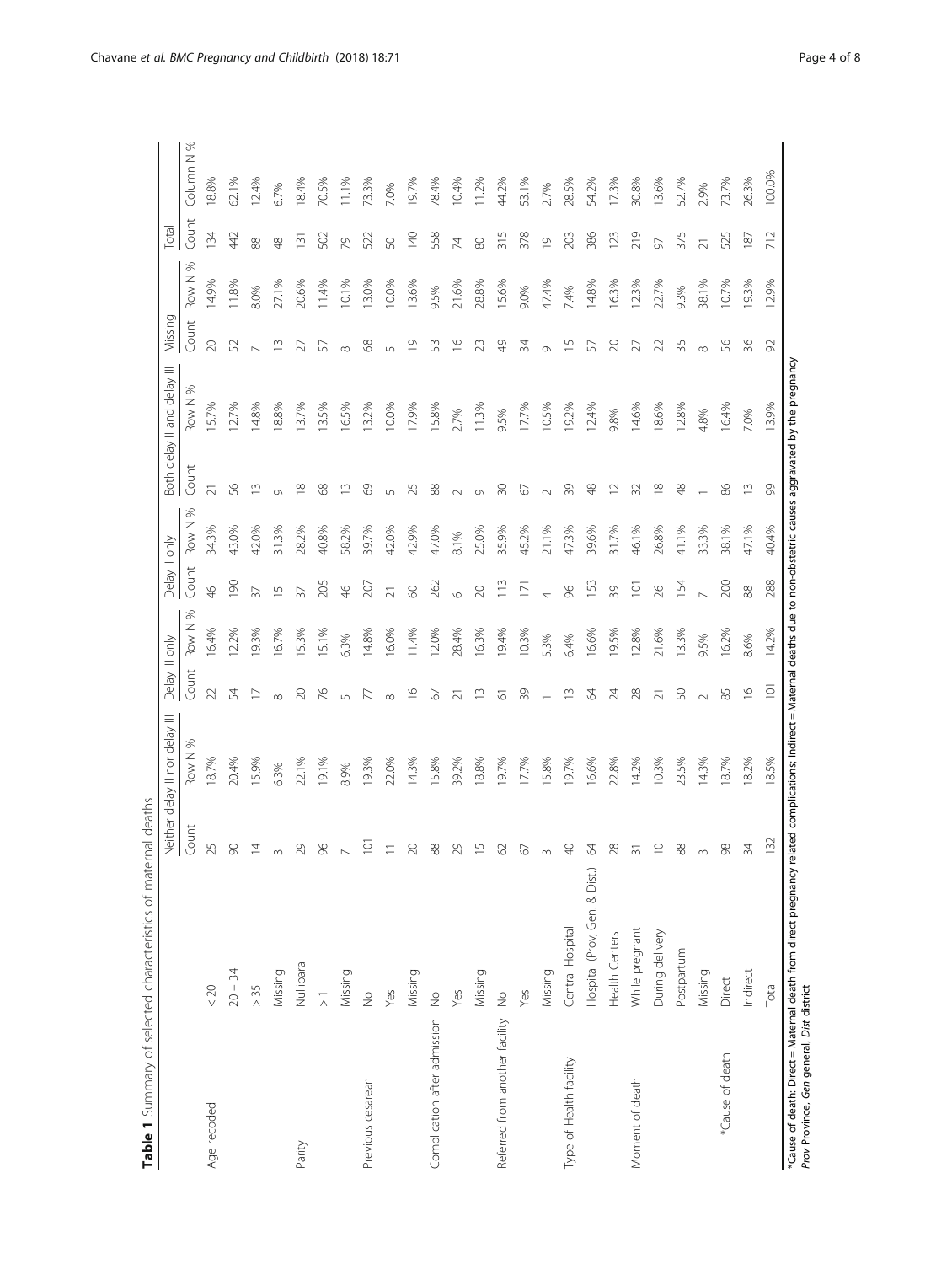|                       |                | Neither delay II nor III |                | Delay III only |              | Delay II only |    | Both delay II and III | Missing |      | Total |      |
|-----------------------|----------------|--------------------------|----------------|----------------|--------------|---------------|----|-----------------------|---------|------|-------|------|
|                       | n.             | %                        | n              | %              | n.           | $\%$          | n. | $\%$                  | n.      | %    | n.    | $\%$ |
| Direct causes         | 98             | 18.7                     | 85             | 16.2           | 200          | 38.1          | 86 | 16.4                  | 56      | 10.7 | 525   | 73.7 |
| Hypertension          | 21             | 23.3                     | 12             | 13.3           | 40           | 44.4          | 10 | 11.1                  |         | 7.8  | 90    | 17.1 |
| Hemorrhage            | 59             | 18.6                     | 53             | 16.7           | 116          | 36.5          | 50 | 15.7                  | 40      | 12.6 | 318   | 60.6 |
| Sepsis/Infections     | 14             | 12.8                     | 18             | 16.5           | 44           | 40.4          | 25 | 22.9                  | 8       | 7.3  | 109   | 20.8 |
| Other direct causes   | $\overline{4}$ | 50                       | $\overline{2}$ | 25             | $\mathbf{0}$ | $\mathbf{0}$  |    | 12.5                  |         | 12.5 | 8     | 1.5  |
| Indirect causes       | 34             | 18.2                     | 16             | 8.6            | 88           | 47.1          | 13 | 7                     | 36      | 19.3 | 187   | 26.3 |
| Malaria               | 8              | 15.4                     | 7              | 13.5           | 22           | 42.3          | 7  | 13.5                  | 8       | 15.4 | 52    | 27.8 |
| <b>HIV/AIDS</b>       | 14             | 18.4                     | 2              | 2.6            | 50           | 65.8          | 0  | 0                     | 10      | 13.2 | 76    | 40.6 |
| Malaria/HIV-AIDS      | $\overline{2}$ | 16.7                     | $\Omega$       | $\mathbf 0$    | 7            | 58.3          |    | 8.3                   | 2       | 16.7 | 12    | 6.4  |
| Severe anemia         |                | 7.7                      | $\overline{2}$ | 15.4           | 4            | 30.8          | 3  | 23.1                  | 3       | 23.1 | 13    | 6.9  |
| Other indirect causes | 6              | 26.1                     | 3              | 13             | 5            | 21.7          |    | 4.4                   | 8       | 34.8 | 23    | 12.3 |
| Unknown/Undetermined  | 3              | 27.3                     | $\overline{2}$ | 18.2           | 0            | $\mathbf{0}$  |    | 9.1                   | 5       | 45.5 | 11    | 5.9  |
| Total                 | 132            | 18.5                     | 101            | 14.2           | 288          | 40.4          | 99 | 13.9                  | 92      | 12.9 | 712   | 100% |

<span id="page-4-0"></span>Table 2 Delays type II and type III by cause of death

Table 3 Parameter estimates for the bivariate logistic regression model (with random intercepts)

|                                                             | Delay II                    |         | Delay III                   |         | Overall effect |
|-------------------------------------------------------------|-----------------------------|---------|-----------------------------|---------|----------------|
| Effect                                                      | O.R. (95% C.I)              | p-value | O.R. (95% C.I)              | p-value | p-value        |
| Age                                                         |                             |         |                             |         |                |
| < 20                                                        | Ref.                        |         | Ref.                        |         |                |
| $20 - 34$                                                   | $1.32(0.82 - 2.12)$         | 0.2565  | $0.59(0.37 - 0.96)$         | 0.0324  | 0.0345         |
| > 35                                                        | $1.21 (0.62 - 2.37)$        | 0.5729  | $0.73(0.38 - 1.42)$         | 0.3545  | 0.3586         |
| Parity                                                      |                             |         |                             |         |                |
| Nullipara                                                   | Ref.                        |         | Ref.                        |         |                |
| >1                                                          | $0.80$ $(0.51 - 1.26)$      | 0.3343  | $1.17(0.74 - 1.84)$         | 0.5109  | 0.297          |
| Referred                                                    |                             |         |                             |         |                |
| <b>No</b>                                                   | Ref.                        |         | Ref.                        |         |                |
| Yes                                                         | <b>1.76</b> $(1.18 - 2.62)$ | 0.0055  | $0.67$ (0.45 - 1.00)        | 0.0506  | 0.0019         |
| Type of Health Facility                                     |                             |         |                             |         |                |
| Health Centers (I;II)                                       | Ref.                        |         | Ref.                        |         |                |
| Central Hospital                                            | <b>2.37</b> $(1.30 - 4.33)$ | 0.0049  | $0.89(0.49 - 1.62)$         | 0.6957  | 0.0279         |
| Prov, Gen & Dist Hosp.                                      | $1.52(0.90 - 2.58)$         | 0.1207  | $1.16(0.68 - 1.99)$         | 0.5839  | 0.4603         |
| Cause of death                                              |                             |         |                             |         |                |
| Indirect                                                    | Ref.                        |         | Ref.                        |         |                |
| <b>Direct</b>                                               | $0.66$ $(0.42 - 1.05)$      | 0.0771  | <b>2.11</b> $(1.29 - 3.46)$ | 0.0031  | 0.0018         |
| Lack of staff for surgical care                             |                             |         |                             |         |                |
| No                                                          | Ref.                        |         | Ref.                        |         |                |
| Yes                                                         | $1.35(0.66 - 2.76)$         | 0.4118  | $1.25(0.65 - 2.41)$         | 0.5103  | 0.8833         |
| Within-subject correlation between<br>delay type II and III | $-0.745$                    |         | $p$ -value < .0001          |         |                |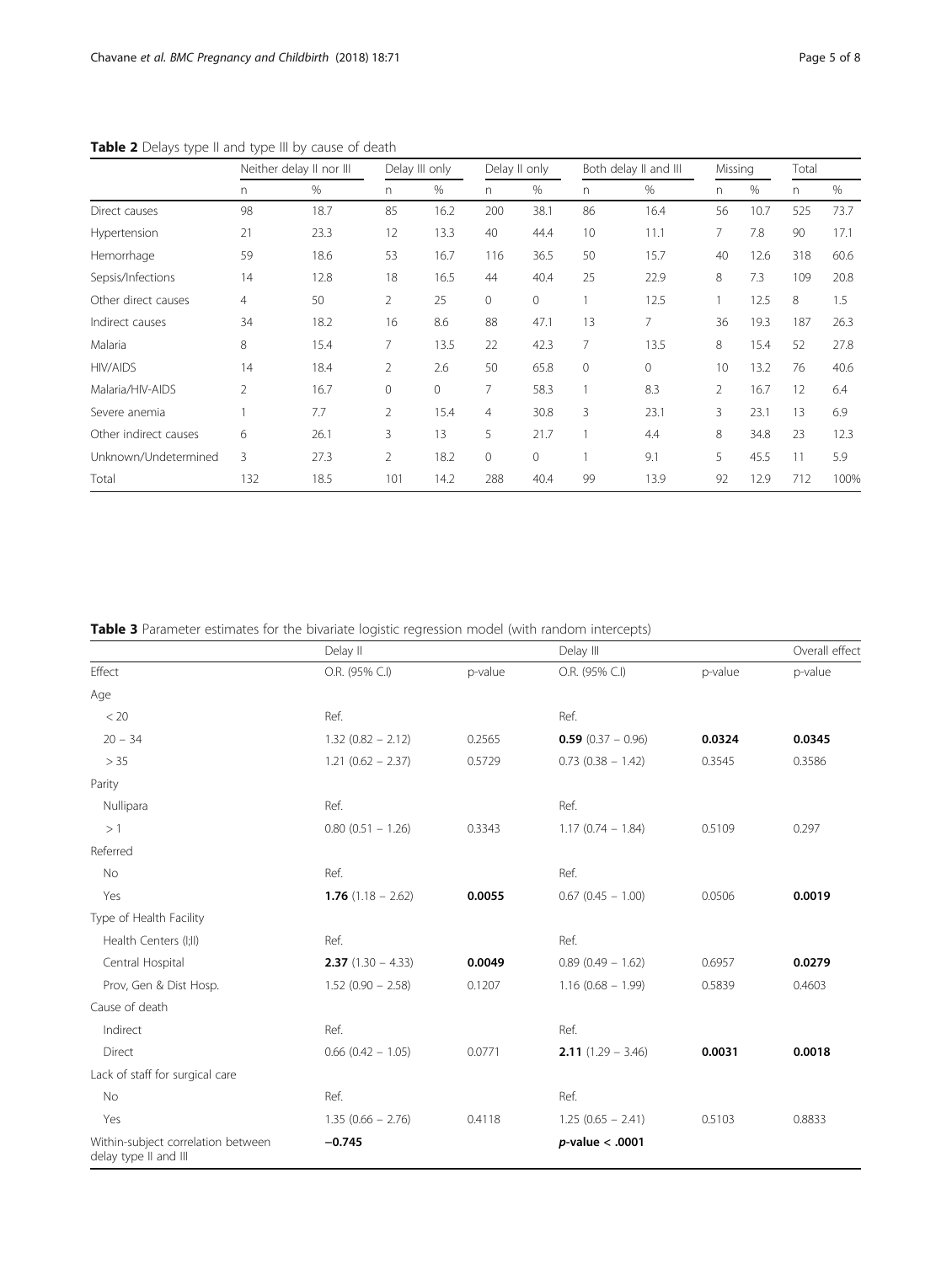and treatment) in the face of an obstetric emergency. Another source of delays is related to the referral process management which is characterized by frequent fuel stock out and lack of ambulance maintenance or even inexistence of one functioning in the District. This slows down the decision-making to transfer patients and results in an inefficient functioning referral system. Referral has been noted elsewhere in Mozambique to be a risk factor for stillbirth outcomes [\[21](#page-6-0)]. A combination of factors such as the perception of poor quality of care and the lack of availability of skilled personnel have been identified in other studies to influence the choice of where to deliver and ultimately contributes to the delay for women to reach the health facility [[22](#page-6-0)–[25\]](#page-6-0). Elsewhere lack of transportation, prolonged travel time and seeking care at more than one facility were also identified as contributing factors to the delay type II [\[20](#page-6-0)].

Delay type II was identified and potentially contributed to one third of facility based maternal deaths. Women who died of acute direct obstetric complications were more likely to have faced delay type III. This might be interpreted as a lack of adequate emergency response from health services. Appropriate and timely complication management requires specific midwifery and specialist skills from the health providers as well as adequate availability of EmOC services [\[26](#page-6-0)–[28](#page-6-0)]. Thus, availability of qualified services providers in right quantity must be combined with the availability of supplies for emergency care (e.g. drugs, blood), and the structural functioning of the health facilities such as the referral system and the functionality of the operating room [[6,](#page-6-0) [27,](#page-6-0) [29](#page-6-0)–[31](#page-6-0)].

We identified a negative relationship between delay II and delay III. A woman experiencing a delay in reaching the health facility may trigger a quick response from the health system when she arrives at the health facility and is less likely to experience a third delay. This correlation has been noted elsewhere [[11](#page-6-0)]. This emphasizes the importance of ensuring the availability of services to identify and effectively manage the emergency resulting from pregnancy complications. Measures to improve delay type II tend to contribute to a reduction in delay III as well [\[32\]](#page-7-0).

In a study in Brazil of maternal near miss cases the occurrence of any delay increased the severity of maternal outcome, particularly leading to maternal death [[5\]](#page-6-0). Other authors have found an association between delays and severe pregnancy outcomes and maternal death [[33](#page-7-0)].

In our study, direct obstetric causes were the most important causes of maternal deaths and hemorrhage the most frequent among this group followed by sepsis. HIV/AIDS was the most common cause of death among indirect causes. This finding aligns with the pattern of causes of maternal deaths in the developing world described elsewhere [\[5](#page-6-0), [34](#page-7-0)].

In this national study 44% of the reviewed cases went directly from home to a health facility where they died. Another study conducted in a more urbanized setting in Mozambique found that 29% of near miss cases went directly from home to the health facility evaluated [\[14\]](#page-6-0). It is important to note that around 10% of the women who died were admitted to health facilities without any complication. Data from this group of women showed hemorrhage and obstructed labor as responsible of 42% of deaths. This results may indicate inadequate labor and delivery management including the issue of referral system discussed previously. Women still face important risk of dying even arriving in the maternities in healthier status [\[11](#page-6-0)]. The health facilities in this setting suffer from the same challenges described for the developing world in relation to human resources and the overall health services provision. A comprehensive effort to improve health system responsiveness is desirable for better maternal health outcomes.

### Study limitations

The absence of information on survival limited the analysis that might have further clarified factors that were determinants of maternal deaths. Also the fact that only part of the facility based data was available, limits the generalization of the conclusions to all country but rather to the covered facilities.

The quality of hospital and health center registers and medical charts was poor, as were storage and retrieval systems, which reduced our access to the files of all maternal deaths and to more complete information on the circumstance surrounding maternal deaths and the actions taken. The analysis done by the expert group helped reduce the inconsistency in the data from the files that were accessible.

This survey found that only 55% of the maternal deaths registered in the health facilities were reported in the national health information system. This study covered the analysis of around 32% of total institutional maternal deaths during the evaluation period.

# Conclusions

Investment is needed to strengthen referral linkages and secure hospital and health center readiness to rapidly diagnose and manage pregnancy related complications, and thus, lessen the impact of delays II and III, and ultimately reduce institutional maternal mortality. Further studies that include women who survive will be important to understand the broader impact of the delays on maternal health outcomes in this setting.

#### Abbreviations

AIDS: Acquired immunodeficiency syndrome; BEmOC: Basic emergency obstetric care; CEmOC: Comprehensive emergency obstetric care; EmONC: Emergency obstetric neonatal care; HIV: Human immunodeficiency virus; MCH: Maternal and child health; ObGyn: Obstetric and gynecologist; SAS-STAT: Statistical analysis system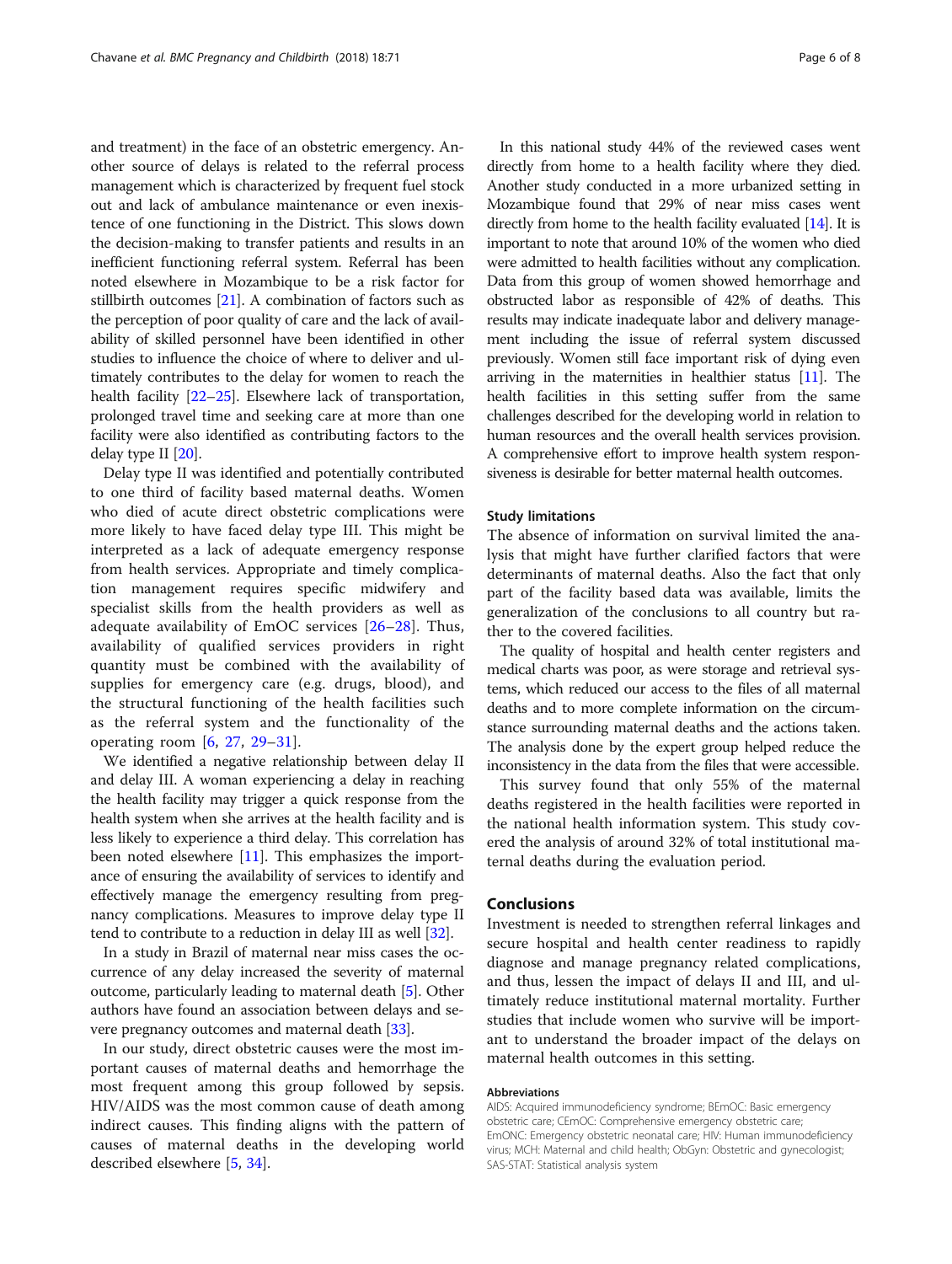#### <span id="page-6-0"></span>Acknowledgements

Not applicable.

### Consent to participate

Not applicable as this study review secondary aggregated data.

#### Funding

No funding was received for this study.

### Availability of data and materials

The datasets used and analysed during the current study are available from the corresponding author on reasonable request.

#### Authors' contributions

LC conceived and designed the study protocol and developed the first manuscript draft, OL and MA did the statistical analysis, MD, PB and MT provided feedback on the protocol design and inputs on the manuscript development. All the authors have read and approved the manuscript.

#### Ethics approval and consent to participate

This study was approved by the National Ethics Committee of the Ministry of Health of Mozambique, reference number IRB00002657.

#### Consent for publication

Not applicable.

# Competing interests

The authors declare that they have no competing interests.

### Publisher's Note

Springer Nature remains neutral with regard to jurisdictional claims in published maps and institutional affiliations.

#### Author details

<sup>1</sup>Jhpiego Mozambique, Rua A.W. Bayly, 61 Maputo, Mozambique. <sup>2</sup>RMNCH Unit, Global Health Programs, FHI, Durham, NC 360, USA. <sup>3</sup>Department of Mathematics and Informatics, Eduardo Mondlane University, Maputo, Mozambique. <sup>4</sup>Faculty of Medicine, Eduardo Mondlane University, Maputo, Mozambique. <sup>5</sup>Interuniversity Institute for Biostatistics and Statistical Bioinformatics (I-BioStat), Hasselt University, Hasselt, Belgium. <sup>6</sup>Centre of Excellence in Women and Child Health- East Africa, Aga Khan University, Karachi, Pakistan. <sup>7</sup>Ghent University Belgium, Ghent, Belgium.

### Received: 12 May 2017 Accepted: 2 March 2018 Published online: 22 March 2018

#### References

- Kerber KJ, de Graft-Johnson JE, Bhutta ZA, Okong P, Starrs A, Lawn JE. Continuum of care for maternal, newborn, and child health: from slogan to service delivery. Lancet. 2007;370:1358–69.
- 2. Kassebaum NJ, Barber RM, Bhutta ZA, Dandona L, Gething PW, Hay SI, et al. Global, regional, and national levels of maternal mortality, 1990–2015: a systematic analysis for the global burden of disease study 2015. Lancet. 2016;388:1775–812. Available from: [http://www.thelancet.com/journals/](http://www.thelancet.com/journals/lancet/article/PIIS0140-6736(16)31470-2/fulltext) [lancet/article/PIIS0140-6736\(16\)31470-2/fulltext.](http://www.thelancet.com/journals/lancet/article/PIIS0140-6736(16)31470-2/fulltext)
- 3. Thaddeus S, Maine D. Too far to walk : maternal mortality in context. Soc Sci Med. 1994;38:1091–110.
- 4. Combs Thorsen V, Sundby J, Malata A. Piecing together the maternal death puzzle through narratives: the three delays model revisited. PLoS One. 2012;7
- Pacagnella RC, Cecatti JG, Parpinelli MA, Sousa MH, Haddad SM, Costa ML, et al. Delays in receiving obstetric care and poor maternal outcomes: results from a national multicentre cross-sectional study. BMC Pregnancy Childbirth. 2014;14:159. Available from: [https://bmcpregnancychildbirth.](https://bmcpregnancychildbirth.biomedcentral.com/articles/10.1186/1471-2393-14-159) [biomedcentral.com/articles/10.1186/1471-2393-14-159](https://bmcpregnancychildbirth.biomedcentral.com/articles/10.1186/1471-2393-14-159) [http://www.](http://www.pubmedcentral.nih.gov/articlerender.fcgi?artid=4016777&tool=pmcentrez&rendertype=abstract) [pubmedcentral.nih.gov/articlerender.fcgi?artid=4016777&tool=](http://www.pubmedcentral.nih.gov/articlerender.fcgi?artid=4016777&tool=pmcentrez&rendertype=abstract) [pmcentrez&rendertype=abstract](http://www.pubmedcentral.nih.gov/articlerender.fcgi?artid=4016777&tool=pmcentrez&rendertype=abstract)
- Pacagnella RC, Cecatti JG, Osis MJ, Souza JP. The role of delays in severe maternal morbidity and mortality: expanding the conceptual framework. Reprod. Health matters. Reprod. Health Matters. 2012;20:155–63.
- 7. Saúde IN de E, da M. MORTALIDADE EM MOÇAMBIQUE Inquérito Nacional sobre Causas de Mortalidade, 2007/8. Maputo: Instituto Nacional de Saúde; 2009.
- 8. Instituto Nacional de Estatistica. Inquérito Demográfico e de Saúde 1997. Maputo: Macro International Inc.; 1998.
- 9. INE & MISAU. Moçambique, Inquerito Demográfico e de Saúde 2003. Maputo: Macro International Inc.; 2003.
- 10. Instituto Nacional de Estatística & Ministério da Saúde. Inquêrito Demográfico e de Saúde 2011. Maputo: ICF International/MEASURE DHS program; 2011.
- 11. Knight HE, Self A, Kennedy SH. Why are women dying when they reach hospital on time? A systematic review of the "third delay". PLoS One. 2013;8:51.
- 12. Pattinson R, Say L, Souza JP, Van Den Broek N, Rooney C. Evaluating the quality of care for severe pregnancy complications: the WHO near-miss approach for maternal health. Bull World Health Organ. 2011;87:1–29.
- 13. Say L, Souza JP, Pattinson RC. Maternal near miss towards a standard tool for monitoring quality of maternal health care. Best Pract Res Clin Obstet Gynaecol. 2009;23:287–96.
- 14. David E, Machungo F, Zanconato G, Cavaliere E, Fiosse S, Sululu C, et al. Maternal near miss and maternal deaths in Mozambique: a cross-sectional, region-wide study of 635 consecutive cases assisted in health facilities of Maputo province. BMC Pregnancy Childbirth. 2014;14:401.
- 15. Long Q, Kempas T, Madede T, Klemetti R, Hemminki E. Caesarean section rates in Mozambique. BMC Pregnancy Childbirth. 2015;15:253. Available from: [https://bmcpregnancychildbirth.biomedcentral.com/articles/10.1186/](https://bmcpregnancychildbirth.biomedcentral.com/articles/10.1186/s12884-015-0686-x) [s12884-015-0686-x](https://bmcpregnancychildbirth.biomedcentral.com/articles/10.1186/s12884-015-0686-x)
- 16. Wilson JR, Lorenz KA. Modeling binary correlated responses using SAS, SPSS and R. Heidelberg C, editor. Switzerland: Springer International Publishing; 2015.
- 17. Molenberghs G, Verbeke G. Models for discrete longitudinal data. New York: Springer; 2005.
- 18. Montfort K Van, Oud J, Satorra A. Longitudinal research with latent variables. London and New York: Springer; 2010.
- 19. Jammeh A, Sundby J, Vangen S. Barriers to emergency obstetric care services in perinatal deaths in rural Gambia: a qualitative in-depth interview study. ISRN Obstet Gynecol. 2011;2011:1–10. Available from: [http://www.](http://www.hindawi.com/journals/isrn/2011/981096/) [hindawi.com/journals/isrn/2011/981096/](http://www.hindawi.com/journals/isrn/2011/981096/)
- 20. Cham M, Sundby J, Vangen S. Maternal mortality in the rural Gambia, a qualitative study on access to emergency obstetric care. Reprod Health. 2005;2:3.
- 21. Seljeskog L, Sundby J, Chimango J. Factors influencing Women's choice of place of delivery in rural Malawi-an explorative study. African J Reprod Heal. 2006;10:66–75.
- 22. Geelhoed D, Stokx J, Mariano X, Lázaro CM, Roelens K. Risk factors for stillbirths in Tete, Mozambique. Int J Gynecol Obstet. 2015:148–52.
- 23. Machira K, Palamuleni M. Factors influencing women's utilization of public health care services during childbirth in Malawi public health facility utilization. Afr Health Sci. 2017;17:400–8.
- 24. Asseffa NA, Bukola F, Ayodele A. Determinants of use of health facility for childbirth in rural Hadiya zone, southern Ethiopia. BMC pregnancy childbirth [internet]. BMC Pregnancy Childbirth. 2016;16:355. Available from: [http://](http://bmcpregnancychildbirth.biomedcentral.com/articles/10.1186/s12884-016-1151-1) [bmcpregnancychildbirth.biomedcentral.com/articles/10.1186/s12884-016-1151-1](http://bmcpregnancychildbirth.biomedcentral.com/articles/10.1186/s12884-016-1151-1)
- 25. Fisseha G, Berhane Y, Worku A, Terefe W. Distance from health facility and mothers ' perception of quality related to skilled delivery service utilization in northern Ethiopia. Int J Women's Heal. 2017:749–56.
- 26. Cavallaro FL, Marchant TJ. Responsiveness of emergency obstetric care systems in low- and middle-income countries: a critical review of the "third delay". Acta Obstet Gynecol Scand. 2013;92:496–507.
- 27. Paxton A, Maine D, Freedman L, Fry D, Lobis S. The evidence for emergency obstetric care. Int J Gynecol Obstet. 2005;88:181–93.
- 28. Cabero-Roura L, Rushwan H. An update on maternal mortality in lowresource countries. Int J Gynaecol Obstet. 125:175–80. International Federation of Gynecology and Obstetrics; 2014 [cited 2015 Jan 13]; Available from: <http://www.ncbi.nlm.nih.gov/pubmed/24642275>
- 29. Essendi H, Mills S, Fotso JC. Barriers to formal emergency obstetric care services' utilization. J Urban Heal. 2011;88(Suppl 2):S356–69. Available from: [http://www.](http://www.ncbi.nlm.nih.gov/pmc/articles/PMC3132235/pdf/11524_2010_Article_9481.pdf) [ncbi.nlm.nih.gov/pmc/articles/PMC3132235/pdf/11524\\_2010\\_Article\\_9481.pdf](http://www.ncbi.nlm.nih.gov/pmc/articles/PMC3132235/pdf/11524_2010_Article_9481.pdf)
- 30. Kongnyuy EJ, Mlava G, van den Broek N. Facility-based maternal death review in three districts in the central region of Malawi. An analysis of causes and characteristics of maternal deaths. Women's Heal. 2009;19:14–20. Issues [Internet]. Jacobs Institute of Women's Health; Available from: [https://](https://doi.org/10.1016/j.whi.2008.09.008) [doi.org/10.1016/j.whi.2008.09.008.](https://doi.org/10.1016/j.whi.2008.09.008)
- 31. Kruk ME, Leslie HH, Verguet S, Mbaruku GM, Adanu RMK, Langer A. Quality of basic maternal care functions in health facilities of five African countries: an analysis of national health system surveys. Lancet Glob Heal. 2016;4:845–55. Available from: [http://www.thelancet.com/journals/langlo/](http://www.thelancet.com/journals/langlo/article/PIIS2214-109X(16)30180-2/fulltext) [article/PIIS2214-109X\(16\)30180-2/fulltext.](http://www.thelancet.com/journals/langlo/article/PIIS2214-109X(16)30180-2/fulltext)